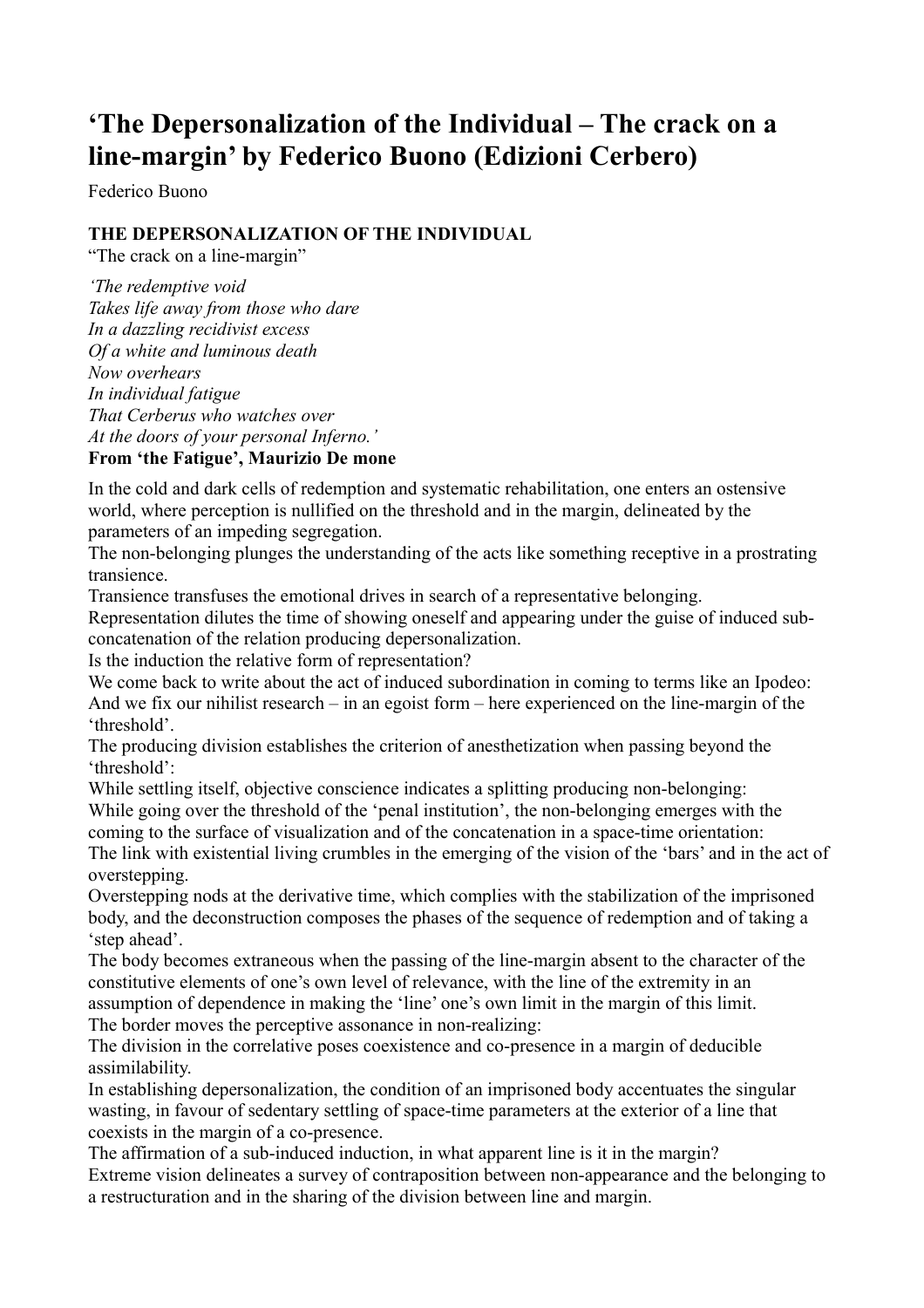The cognitive construct of overstepping shapes the structuring of the psyche in an articulation of transience, with criteria of interdependence with the phases of a sequence and consequent to the modes of the structure of compression and regression of the Individual.

*'The exploration of space is the result of a long evolution, which the subject goes through from a lying down position, then sitting down and finally standing up, and which allows him to become aware of his surrounding environment, first by reptation and then by quadrupedalism ("forward on all fours"), finally by walking: acquiring the march represents its fundamental moment.'*

'Adaptation' – 'Psychomotor: 50 key words', **J. C. Coste**

Moving oneself 'beyond' breaks into a specular identity between an affirmation and the similarity in affirming oneself as imprisoned body.

The individual deconstruction adheres to the parameters of space-permanence in the belonging of a line in the extreme of a margin.

The constituted sub-inducing in acts of impeding repression disrupts the expression of one's own existential living.

The feeling representing the Ego is marginalized while overstepping the threshold of an extreme, and the margin restricts slowly and nullifies the radicalism of one's experiences, by breaking existence in a deprecating 'tone'.

The structural content deposes at the appearance of the composite delineation of the line-margin. The understanding of the line in a margin is the representation of contiguity in the prepared criterion of preparation in the recondite ravines of the redemptive cells.

The logical structures of definition induce depersonalization in the act of overstepping a determination of sub-inducing purposes and of critical abilities on emotional-intuitional basis.

The crack occurring when overstepping produces a discontinuous jumping of depersonalization. The crack impresses total loss of belonging of one's own being an individual and makes the adherence to something more than an 'imprisoned body' fleeting.

In a compromising siege in the delineation of a given event and in passing the 'threshold', the psycho-obtaining leftover is in the balance, inside the alteration of the structures of knowledge. The prepared guide that self-produces subordination predicts an axiomatic device of link producing relative-formal contiguity in arranging the given event.

The actuality of the event composes and decomposes the passage from the threshold to the margin in a linear extreme.

The experiential 'definition' is therefore compressed and strangled in an order in the course and overcoming of the 'threshold':

The threshold is the coexistence in a contemporary co-presence.

The given summary chronicle the space-time deformation in the organic constitution of a symptom that is necessary to the diagnosis:

The body remains segregated in the remaining bottom of a redemptive cell.

In this way, the formulation of representation makes the depersonalizing effect concrete, in different phases according to the level of condition of being a 'detained form'.

The explanatory synthesis forms the individual on the 'threshold' and guarantees the understanding of the transience of a given event, in an interpretative mode that exchanges the given effect with the actual datum.

By going through the threshold, the 'language' is the revelation of the definite loss of one's own individuality.

Overstepping marginalizes the producing effect and delineates the datum-form in establishing understanding.

The security in a cognitive existence is broken into countless imaginative deformations.

The immediate actual datum becomes a practical coming back to a replacement of the datum-effect producing depersonalization.

The drawing-up of deformations intervenes in anaesthetic roles in articulations of relevancy with